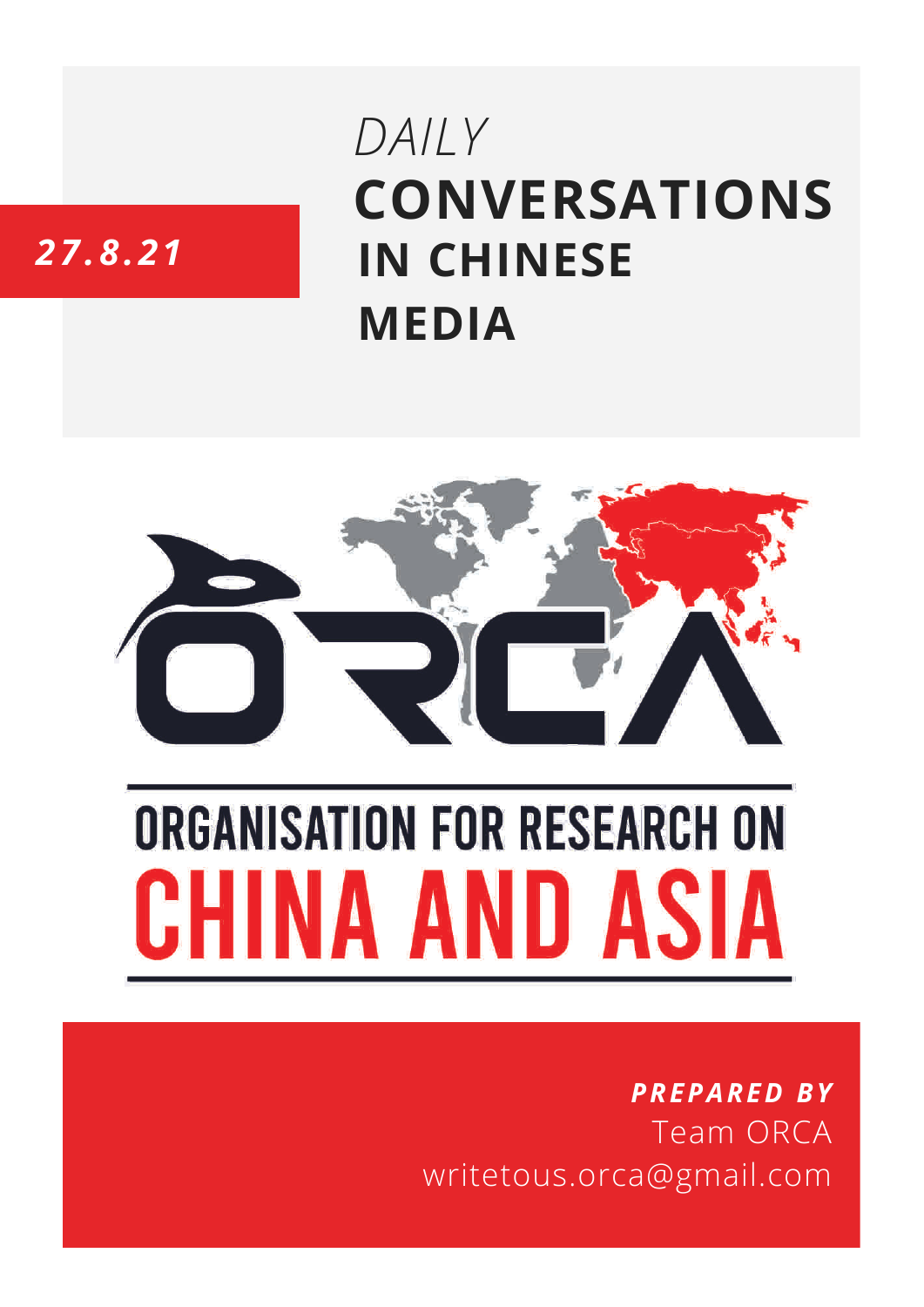#### **I. Social Media Chatter in China**

**Western Theater of People's Liberation Army (PLA) account posts of exercise:** WeChat public account of the Western Theater of the PLA published an article stating that in a recent exercise and assessment organized by a special operations brigade of the 77 Army Group, the QBZ95 guns of the soldiers were equipped with advanced holographic sights and also had a suspended grenade launcher under the muzzle. Using this holographic sight, the user can lock the target more quickly through the bullet point marked in the holographic scope, which will greatly enhance the PLA's special operations capabilities.

#### **II. News in China**

- China's Cyberspace Affairs Commission (CAC) has published a set of draft regulations for algorithms used in Internet services. It seeks to safeguard national security and social public interests, protect the legitimate rights and interests of citizens, legal entities and other organizations and promote the healthy development of Internet information services. Its salient features are: Users must be informed that algorithms are being used to recommend content or products to them, and must be allowed to opt out, and see nonpersonalized results; users must be provided with a convenient way to see and delete the keywords that the algorithm is using to profile them.
- Qi Jiabin who was the vice governor of Jiangsu Province has become the council member of the Organization Department of the Central Committee. He has now stated at a press conference that as of the first half of the year, the Chinese Communist Party (CCP) has more than 95.14 million party members and 4.86 million grassroots party organizations. He added that the CPC has continued to expand anti-corruption drive, and since eighteen party congress, there have been over 9,00,000 "unqualified members" who were removed from the party.
- Wang Jianxin, Minister of the Propaganda Department of the Central Commission for Discipline Inspection and the National Supervision Commission, also mentioned in the meeting that up to the first half of the 18th National Congress of the Communist Party of China, the national discipline inspection and supervision organs had filed and investigated more than 3.88 million cases and 4.17 million people, and have disciplined more than 3.8 million people. He stated that the party will continue to govern itself similarly in the future as well.